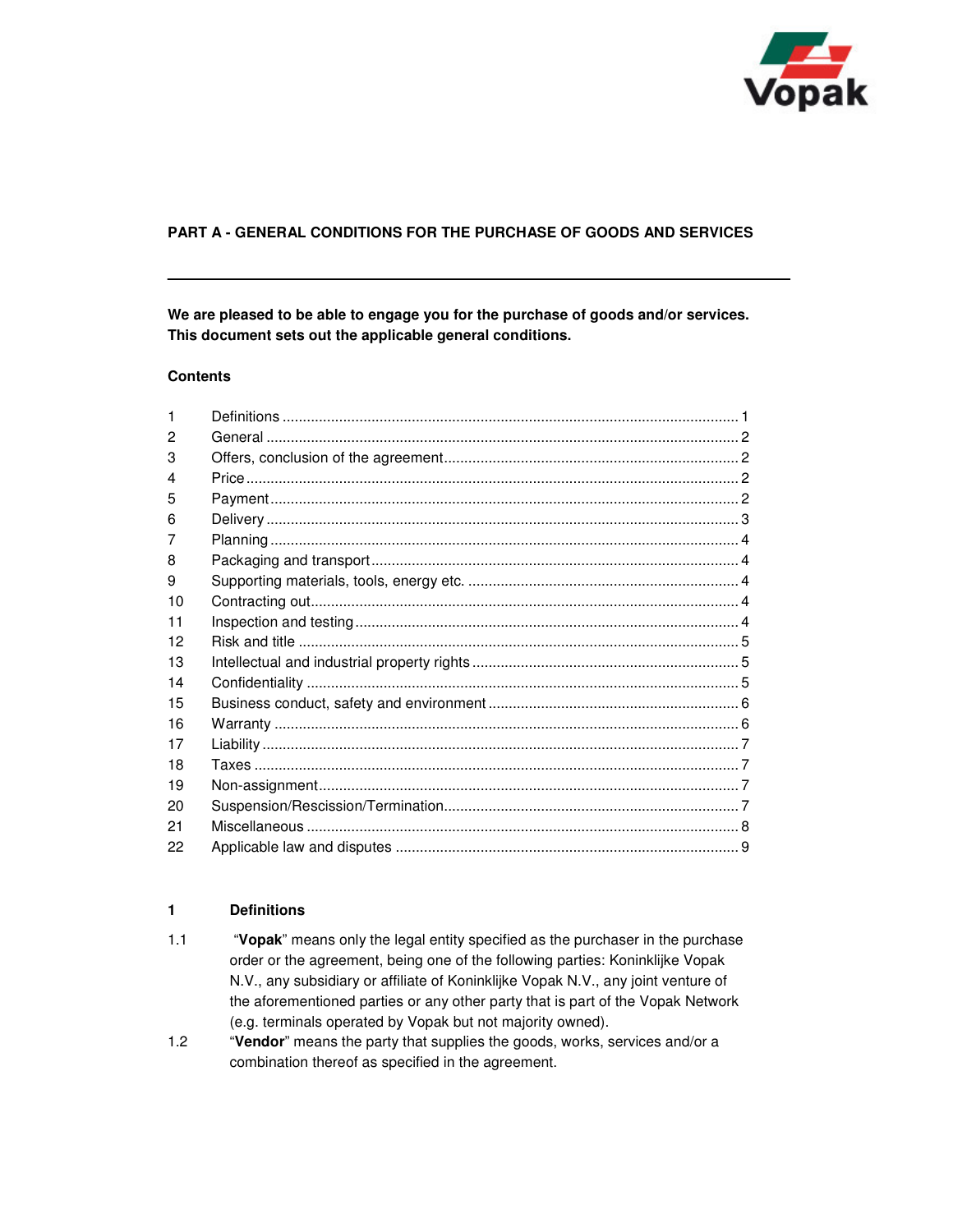

# **2 General**

- 2.1 These general conditions Part A apply to all offers and orders for the supply to, construction and/or performance of goods, works, services and/or a combination thereof by Vendor to Vopak and to all agreements entered into with Vopak in this regard.
- 2.2 In addition to these general conditions Part A, Vopak uses the following additional parts: (i) Part B – Additional general conditions for the purchase of equipment, (ii) Part C – Additional general conditions for the supply of site works, (iii) Part D – Additional general conditions for the supply of professional services, and/or (iv) Part E - Additional general conditions for the specific jurisdiction. These parts will only apply if this has been agreed by the parties. The applicable parts will hereafter be referred to as the "general purchase conditions".
- 2.3 The applicability of conditions of the Vendor of Vopak is hereby expressly excluded.
- 2.4 Parties may only rely on any provision deviating from these general purchase conditions if and to the extent parties agreed such provision in writing.
- 2.5 The general purchase conditions shall also apply to all future offers to and agreements with Vopak.

### **3 Offers, conclusion of the agreement**

- 3.1 All offers or acceptances of orders by the Vendor are binding and irrevocable.
- 3.2 Agreements are binding upon Vopak only if and as accepted and/or confirmed and/or otherwise laid down by Vopak in writing.
- 3.3 In the absence of a binding agreement as described in article 3.2 or an order of Vopak, the execution of supply of goods, works or services shall be for the full risk and account of the Vendor and does not bind Vopak except and insofar as Vopak accepts in writing.

### **4 Price**

- 4.1 The agreed price includes all costs and rights, proper packaging, inspections, tests, certificates, (un)loading and transport charges, cost of insurance, duties, taxes, social security contribution, required permits, (compliance with) safety instructions, all other delivery costs, all other items specified in the agreement and similar costs that Vopak may reasonably expect to be included in the agreed price.
- 4.2 The agreed price is fixed and in no event subject to any price increase or surcharge.

### **5 Payment**

5.1 The Vendor will invoice Vopak in accordance with the agreed payment schedule.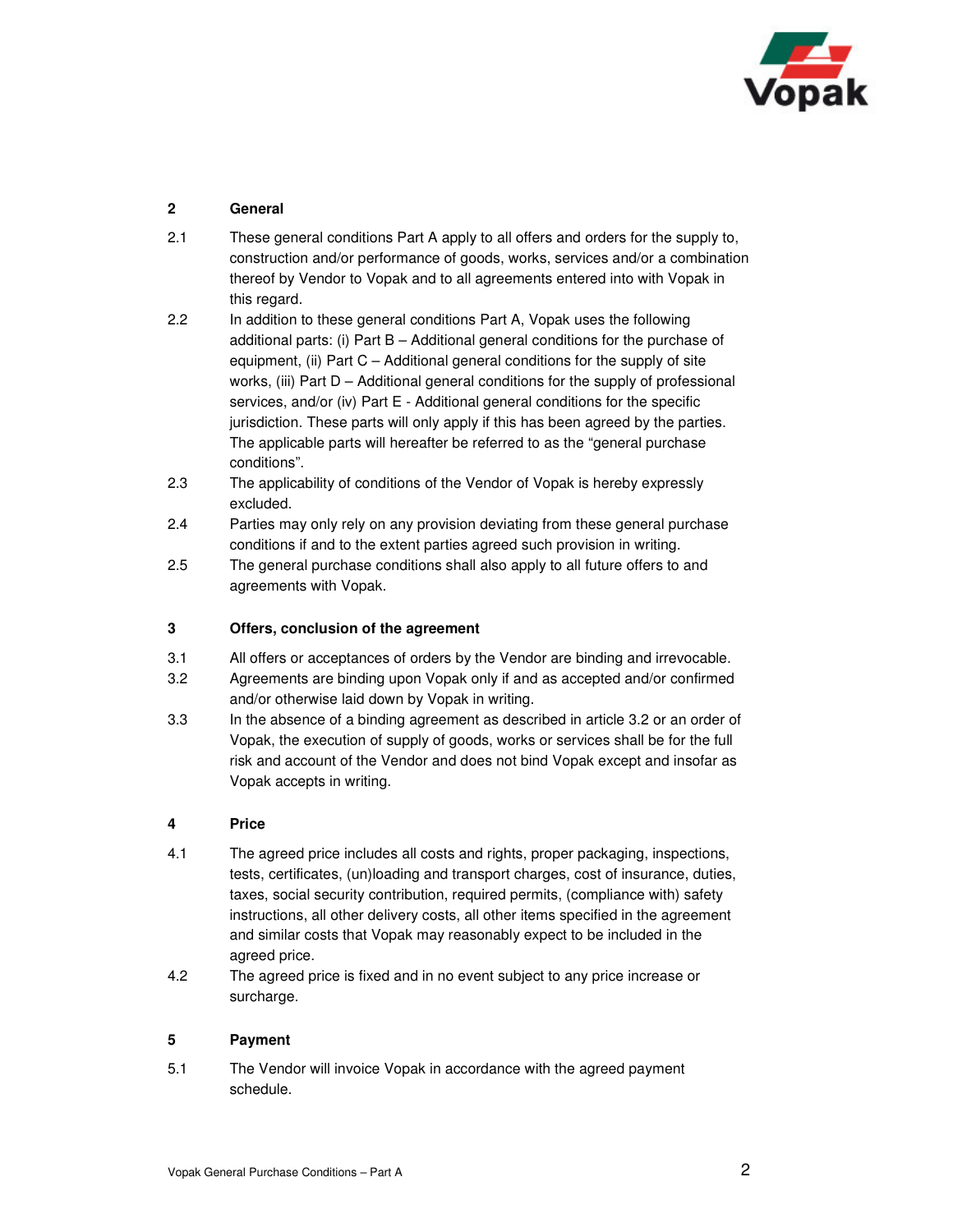

- 5.2 The invoices of the Vendor shall include: (i) the invoice number, (ii) the order number, (iii) certified copies of the time/material sheets earlier approved by Vopak on which the Vendor has relied in calculating the amount of the invoice if no fixed price for the services or works has been agreed, (iv) the amount of VAT together with the Vendor's VAT number if VAT should be charged by the Vendor in accordance with the applicable legislation, (v) reference to the applicable part of the payment schedule, (vi) the G account number or local equivalent (if applicable) and (vii) details as to name, address and place of residence of all of Vendor's personnel and any of it subcontractors engaged.
- 5.3 Vopak will pay the Vendor within 60 (sixty) days of the receipt of an invoice complying with article 5.2.
- 5.4 If Vopak fails to pay the outstanding amount when due, the Vendor shall be entitled to charge interest to Vopak on the outstanding amount which interest shall not exceed EURIBOR + 1%. Interest is only due as from 14 (fourteen) days after receipt by Vopak of a written notice of default from the Vendor stating the outstanding amount due together with the correct interest percentage that shall be charged. However, as long as Vopak has reasonable grounds to dispute the invoice, no interest shall be due.

### **6 Delivery**

- 6.1 Delivery of goods shall take place on the basis of the INCO term DDP (Delivered Duty Paid) that applies at the date of the agreement.
- 6.2 The agreed delivery date is of the essence. The Vendor is automatically in default, without any notice of default being required, if the agreed date of delivery is not met.
- 6.3 The Vendor shall timely and adequately inform Vopak in advance of the exact time of delivery and possible delays in delivery. The Vendor shall upon request provide Vopak with a production and/or progress planning and shall enable Vopak to verify the actual progress made.
- 6.4 When the Vendor encounters a delay in delivery, it shall as soon as practicable, but latest within 3 (three) days, give written notice to Vopak of such occurrence. The notice shall specify: (i) the circumstances, (ii) the likely duration of the circumstances (if known) and (iii) a recovery plan with the steps necessary to remedy such occurrence.
- 6.5 Partial deliveries or deliveries scheduled before the agreed date of delivery require Vopak's prior written approval.
- 6.6 Goods, works or services shall be deemed to be delivered only if delivered complete and fully in accordance with the agreement and including all related documentation such as test, quality, inspection and warranty certificates, drawings, maintenance and instruction manuals, user guides and, if applicable, signed certificates of acceptance.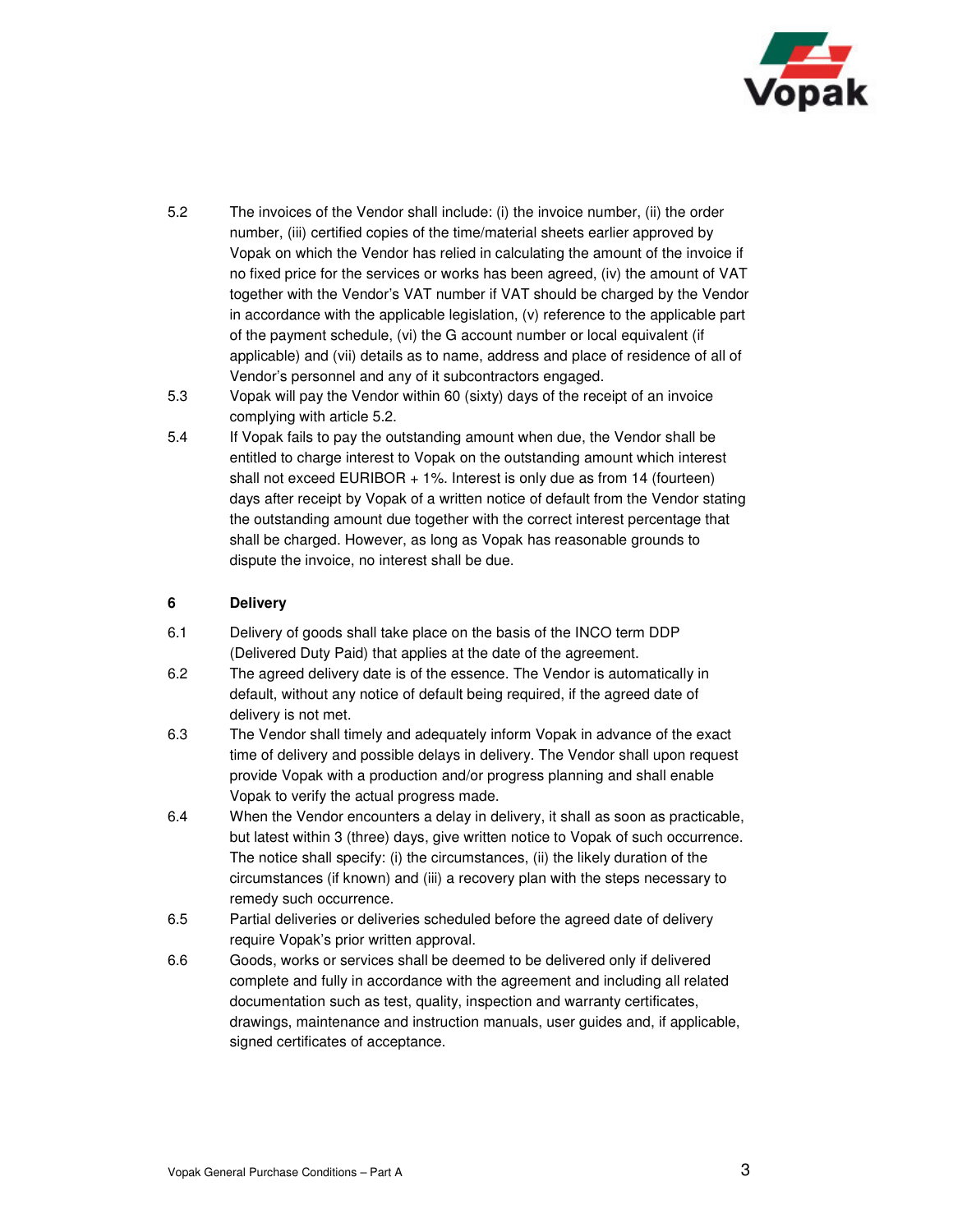

6.7 The Vendor is responsible for obtaining all applicable certificates and all necessary approvals, import licenses, custom clearing and satisfy all excise duties.

# **7 Planning**

- 7.1 The Vendor shall conform to the working hours and/or planning of Vopak. The Vendor shall plan its work in such way that the activities of Vopak and other (sub)contractors or suppliers of Vopak are not interrupted or disturbed.
- 7.2 For peak times the Vendor shall provide for extra labor and have activities carried out in overtime or in shifts to the extent necessary for delivery in time to Vopak and/or securing proper progress of the activities of Vopak and other (sub)contractors or suppliers.

### **8 Packaging and transport**

- 8.1 The goods must be marked to Vopak's instructions and must be properly packed according to the requirements of transport and destination. The goods shall be packed in a way to prevent damage or deterioration during transport.
- 8.2 All packaging used shall be taken back by the Vendor upon first request of Vopak.

### **9 Supporting materials, tools, energy etc.**

- 9.1 The Vendor shall provide for all the auxiliary materials, tools, (personal protection) equipment including appropriate clothing and safety devices necessary for the execution of the agreement.
- 9.2 If by or on behalf of Vopak auxiliary materials, tools, (personal protection) equipment or gas, electricity, light or water is made available to the Vendor, Vopak is entitled to charge the costs thereof to the Vendor. The use of the materials, tools, (personal protection) equipment or energy made available shall be for the own risk and account of Vendor.

### **10 Contracting out**

- 10.1 Without the written approval of Vopak, the Vendor may not assign or subcontract the execution of the agreement in whole or in part to any third party, or make use of personnel of third parties.
- 10.2 Approval by Vopak as referred to above shall not release the Vendor from any obligation under the agreement.

### **11 Inspection and testing**

11.1 Vopak is at all times and at any place entitled to (procure to) carry out inspections, tests and audits with regard to the goods, works or services ordered.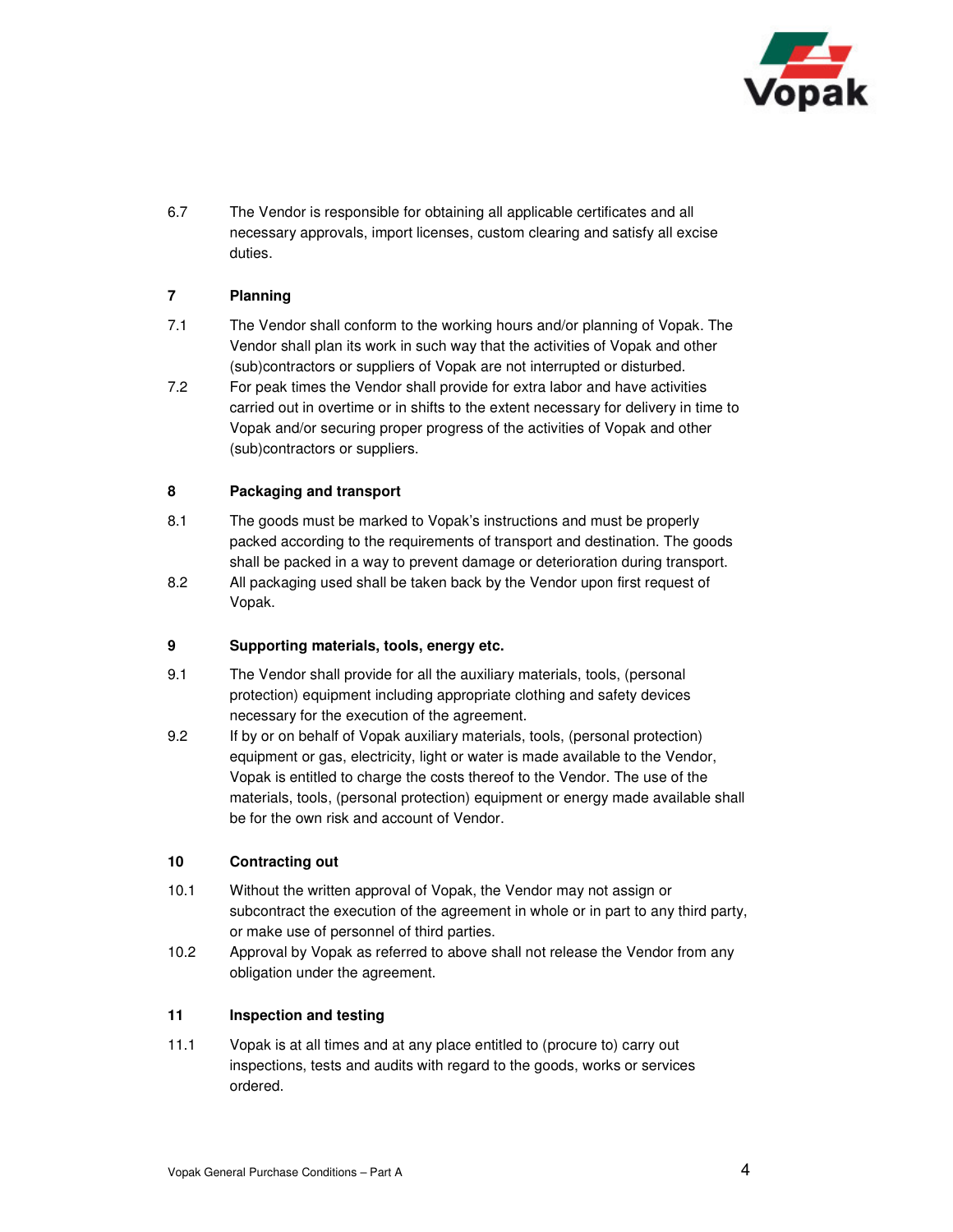

11.2 Inspection and/or testing by or on behalf of Vopak do not release the Vendor from any obligation, warranty or liability.

### **12 Risk and title**

- 12.1 Vendor warrants that the goods are not subject to any retention of title or any other (limited) rights of third parties. Upon the request of Vopak, Vendor shall deliver proof of its full and unencumbered title to the goods.
- 12.2 Goods to be delivered and/or goods (of Vopak) in respect of which works or services are supplied shall be for the account and at the risk of the Vendor until completion of delivery in accordance with article 6.6. The title to the goods (to be) supplied to Vopak, transfers to Vopak, at the latest when these goods are placed at a location of Vopak or any of its agents or contractors.
- 12.3 If Vopak makes any payment prior to delivery and acceptance, the title to the goods in respect of which such payment was made, and/or the parts or materials present at the Vendor's site that pertain to these goods shall pass to Vopak at the time of payment. The Vendor shall identify and keep identifiable the goods it holds on behalf of Vopak and give Vopak free access to and control of such goods. The Vendor shall be considered to hold the goods on behalf of Vopak and shall undertake to have the goods insured adequately with a reputable insurance company until the completion of the delivery as defined in article 6.6.

#### **13 Intellectual and industrial property rights**

- 13.1 The Vendor warrants that (the use of) the goods delivered and works or services supplied does not infringe any intellectual or industrial property right. The Vendor shall indemnify and hold Vopak harmless for and against any claim by third parties in this respect, and pay any loss or costs incurred on the part of Vopak in that respect.
- 13.2 Drawings, sketches, illustrations, designs, models, calculations, formulas, working methods, equipment and other such information and tools furnished by Vopak or made under orders of Vopak or made by or on behalf of the Vendor in connection therewith, and the intellectual and industrial property rights related thereto, shall vest in Vopak only. Vopak shall be considered as their maker and designer, all irrespective of whether they have been separately charged to Vopak. The Vendor hereby to the extent necessary and possible transfers these rights to Vopak and shall do all what is necessary or conducive to enable Vopak to exercise these rights.

### **14 Confidentiality**

14.1 The Vendor undertakes to keep strictly confidential the materials and all business and technical information provided to it by or on behalf of Vopak (together to be referred to as: the "Confidential Information") and undertakes to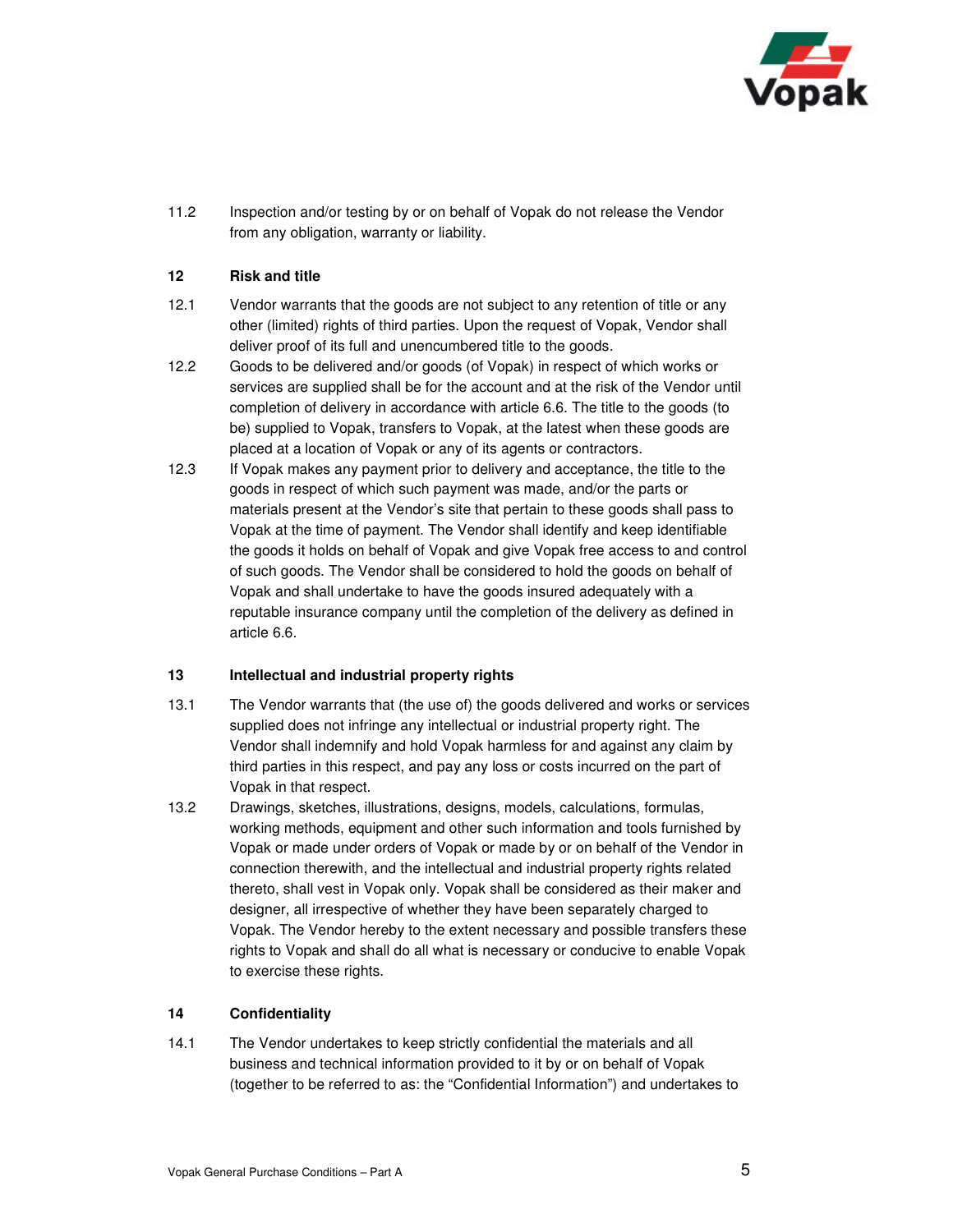

only use the Confidential Information for the execution of the agreement. The Vendor undertakes to impose the same obligations on any employees and third parties which obtain Confidential Information for the execution of the agreement and warrants that such employees and third parties will comply with such obligations.

### **15 Business conduct, safety and environment**

- 15.1 The Vendor, its employees and any third party it engages shall comply with all applicable rules, including but not limited to the rules and instructions on safety and the environment, applicable at the location where the work is executed as well as the UN Vendor Code of Conduct (2006), the UN Convention on the Rights of the Child (1989), the International Labor Organization (ILO) and the Convention on Minimum Age against Exploitation of Child Labor (1973).
- 15.2 The Vendor, its employees and any third party it engages shall comply with all codes of conduct, rules and regulations Vopak has in place pertaining without limitation to the relevant Safety, Health and Environment policy, the Vopak Fundamentals on safety, the Vopak & Sustainability Policy and the Vopak Code of Conduct (all published at Vopak's website www.vopak.com under Corporate documentation), as may be amended from time to time.

### **16 Warranty**

- 16.1 The Vendor warrants that all goods delivered and works or services supplied shall be first class in terms of design, construction, performance, material, composition and quality in accordance with drawings, other documentation and the standards and specifications used by Vopak, fit for the intended use, safe and in conformity with any government regulation, and that the goods delivered and works or services supplied are free from any defects in terms of design, construction, material or manufacturing.
- 16.2 Vopak may rely on any warranty given or otherwise pertaining to the goods and/or works and/or services, irrespective of Vopak having conducted any inspection or having filed any previous complaint.
- 16.3 A warranty period under the agreement shall mean a term from delivery within which the Vendor is required to arrange for repair of any failure or defect or redelivery at no charge and without prejudice to Vendor's liability under the agreement.
- 16.4 The warranty period on the part of the Vendor within which the Vendor is required to correct defects shall be at least 24 (twenty-four) months from the date of delivery.
- 16.5 If pursuant to this article (parts of) goods delivered and/or works and/or services supplied are replaced, repaired or altered, the full warranty period shall apply to these (parts of) goods and/or works and/or services as of the time of delivery.
- 16.6 If Vendor states that Vopak is not entitled to invoke a warranty, Vendor shall have to proof the relevant facts.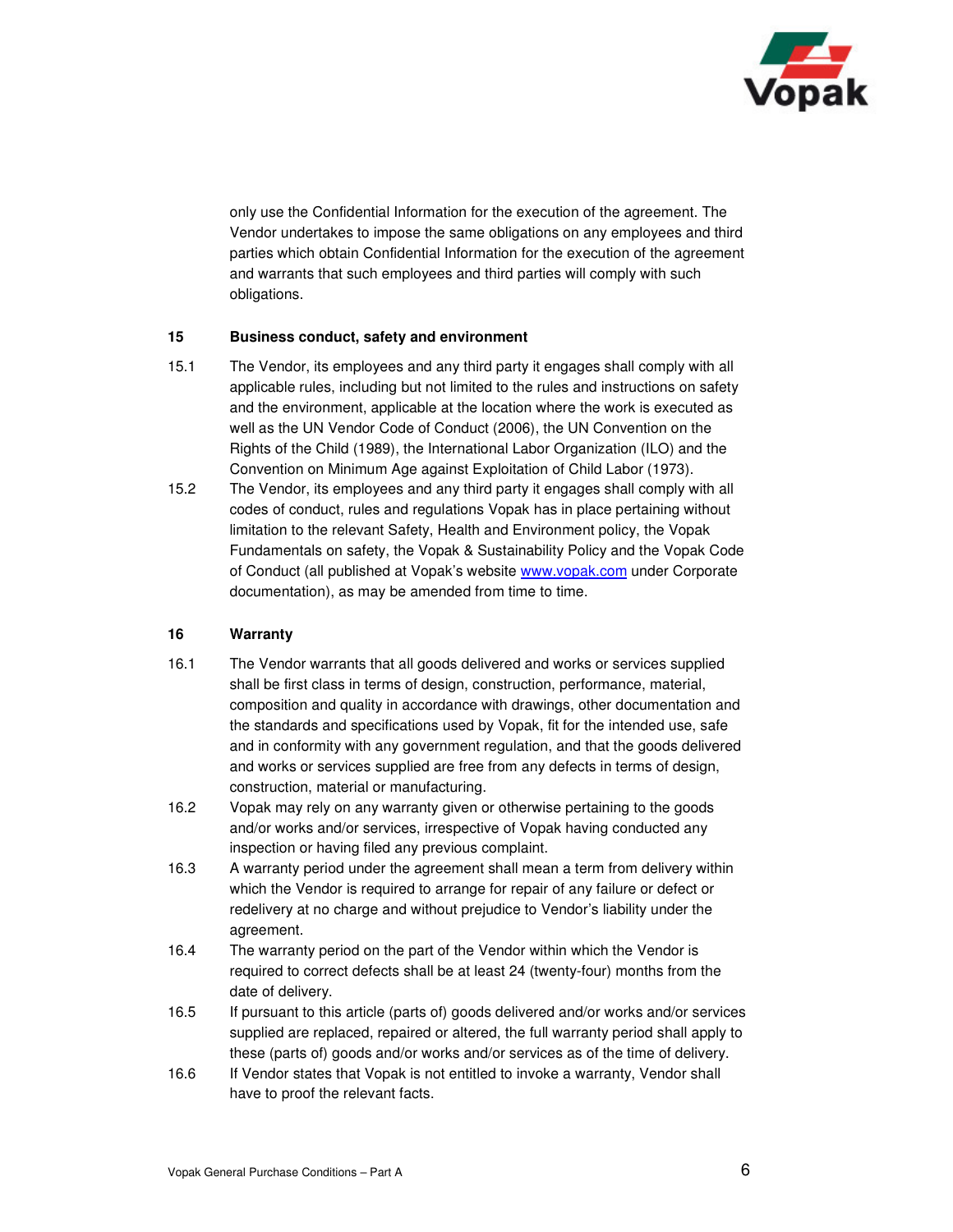

16.7 Vendor (hereby) assigns all rights under warranties given by manufacturers or suppliers of goods, works or services forming (part of) the goods, works and services delivered to Vopak. Vopak (hereby) authorizes the Vendor to rely on such warranty rights, if necessary for the fulfillment of Vendor's obligations under this article 16.

## **17 Liability**

17.1 The Vendor is liable for all costs and damages (including any third party claims) caused by the Vendor, its personnel, the persons and companies it engaged or by any defect in the goods delivered or works or services supplied, unless Vopak agreed in writing to bear any specific costs. Vendor's liability for costs and damages under this article is however at all times limited to EUR 5,000,000 per event.

### **18 Taxes**

- 18.1 The Vendor bears and shall pay all taxes, social security contributions, duties, levies and charges assessed on the Vendor, its subcontractors and the officers, employees and agents of the Vendor and the subcontractor, by competent authorities in connection with the supply of goods and/or works and/or services.
- 18.2 The Vendor warrants complying with the obligations arising from social security laws and tax laws. The Vendor shall be liable for and hold Vopak harmless from all damages, including interest, penalties and costs, incurred by Vopak in relation to any claims of the tax authorities resulting from the Vendor's non compliance with such laws. The vendor shall take all measures which Vopak may reasonably require to avoid that it becomes liable for any claims and/or additional levies for social security charges and/or taxes related to personnel of or hired by the Vendor. The Vendor shall indemnify Vopak against any claims and/or additional levies for social security charges and/or taxes related to the agreement.

### **19 Non-assignment**

19.1 Without the written approval of Vopak, the Vendor is not permitted to assign its claims against Vopak to any third party.

### **20 Suspension/Rescission/Termination**

20.1 Vopak is entitled to suspend its obligations in whole or in part and without any prior notice of default, if and when the Vendor fails to timely or adequately fulfill any of its obligations towards Vopak, as well as in case of (filing a petition for) moratorium or bankruptcy of the Vendor, attachment of (a part of) the Vendor's property or the goods intended for the execution of the agreement, closing down or liquidation of its business.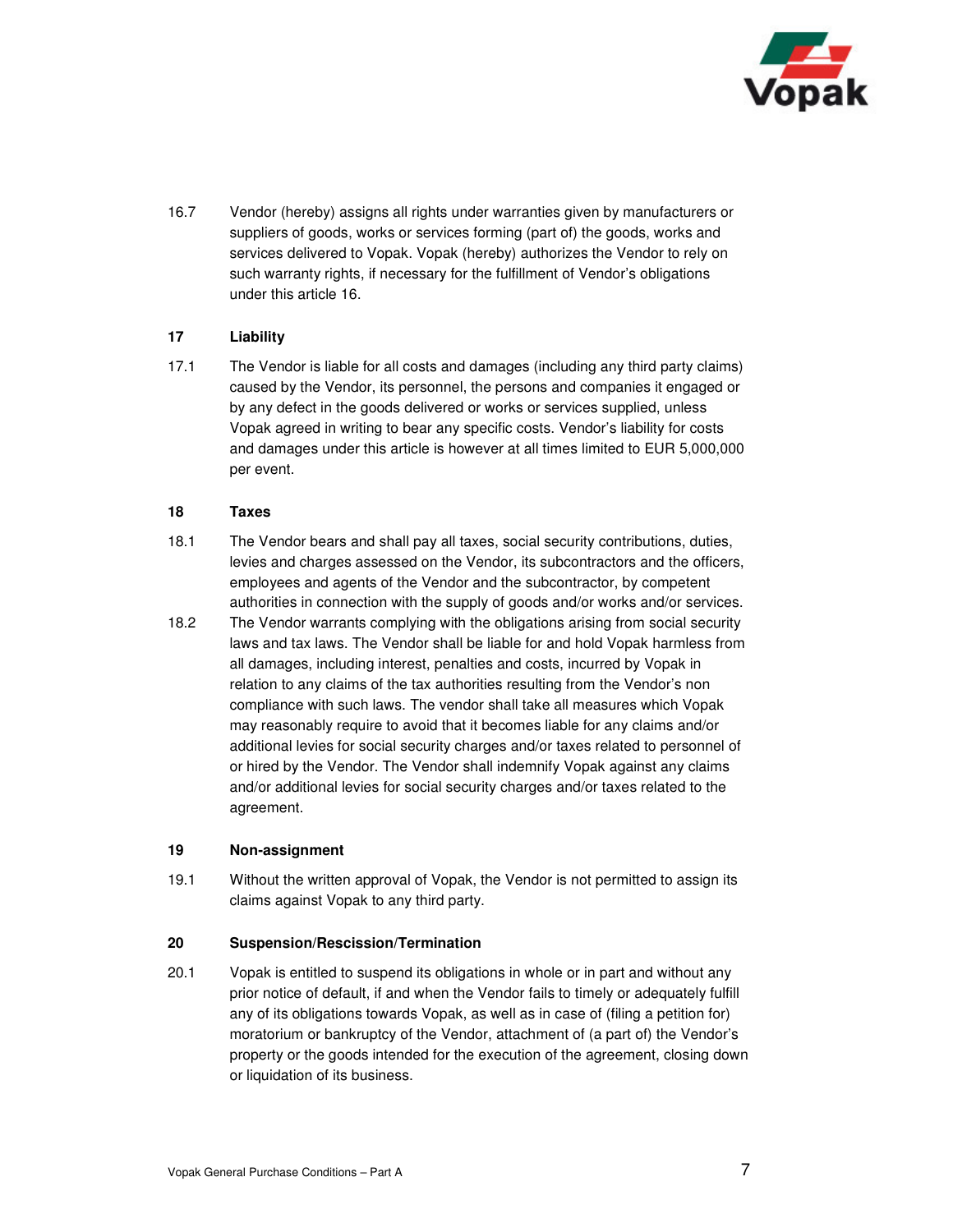

- 20.2 Non-timely fulfillment as referred to in article 20.1 also is deemed to occur if the presumption is reasonably justified by the relevant facts that a delay will occur in the fulfillment of (part of) any obligation under the agreement.
- 20.3 Vopak is entitled to terminate the agreement in the events specified in article 20.1 if the failure and/or occurrence have not been fully remedied within a period of 14 (fourteen) days from Vopak's demand. Vopak may terminate the agreement without the observance of the 14 (fourteen) days period if the Vendor is already in default with respect to a contractual obligation. In the event of termination Vopak is only obligated to compensate the Vendor at the pro rata price for works or services supplied and for goods already delivered, but only insofar Vopak keeps the goods or the benefit of the works or services delivered, all this without prejudice to Vopak's other right.
- 20.4 Vopak is without cause and at any time entitled to terminate the agreement either in whole or in part by means of a 30 (thirty) days written notice. In this event, Vopak is only obligated to compensate the Vendor at the pro rata price for works or services supplied or goods already delivered and for commitments already assumed by the Vendor for the execution of the agreement at the time of termination to the extent included in the agreed price. Vopak is not liable for any other loss or damage suffered by the Vendor as a result of termination of the agreement
- 20.5 If due to an event of force majeure Vopak or the Vendor is unable to fulfill its obligations under the agreement for a term exceeding 30 (thirty) days, either party shall be entitled to terminate the agreement by means of written notice against compensation at the pro rata price for works or services supplied or goods already delivered if Vopak keeps the goods or the benefit of the works or services delivered.

### **21 Miscellaneous**

- 21.1 Any reference in the general purchase conditions to Vopak pertains to the user of these general purchase conditions or the legal entity that is specified in the order or accepted the order in writing only.
- 21.2 If a provision of the general purchase conditions is or becomes invalid or nonbinding, the parties shall remain bound to the remaining part of the general purchase conditions. The parties shall replace the invalid or non-binding provision by a provision which is valid and binding, and the effect of which, given the contents and purpose of the general purchase conditions, is to the greatest extent possible, equal or similar to that of the invalid or non-binding part.
- 21.3 If the Vendor is of the opinion that a provision of the general purchase conditions conflicts with another provision of the general purchase conditions, it shall inform Vopak thereof. Within 7 (seven) days thereafter Vopak shall advise the Vendor which provision prevails if Vopak agrees that the provisions are conflicting.